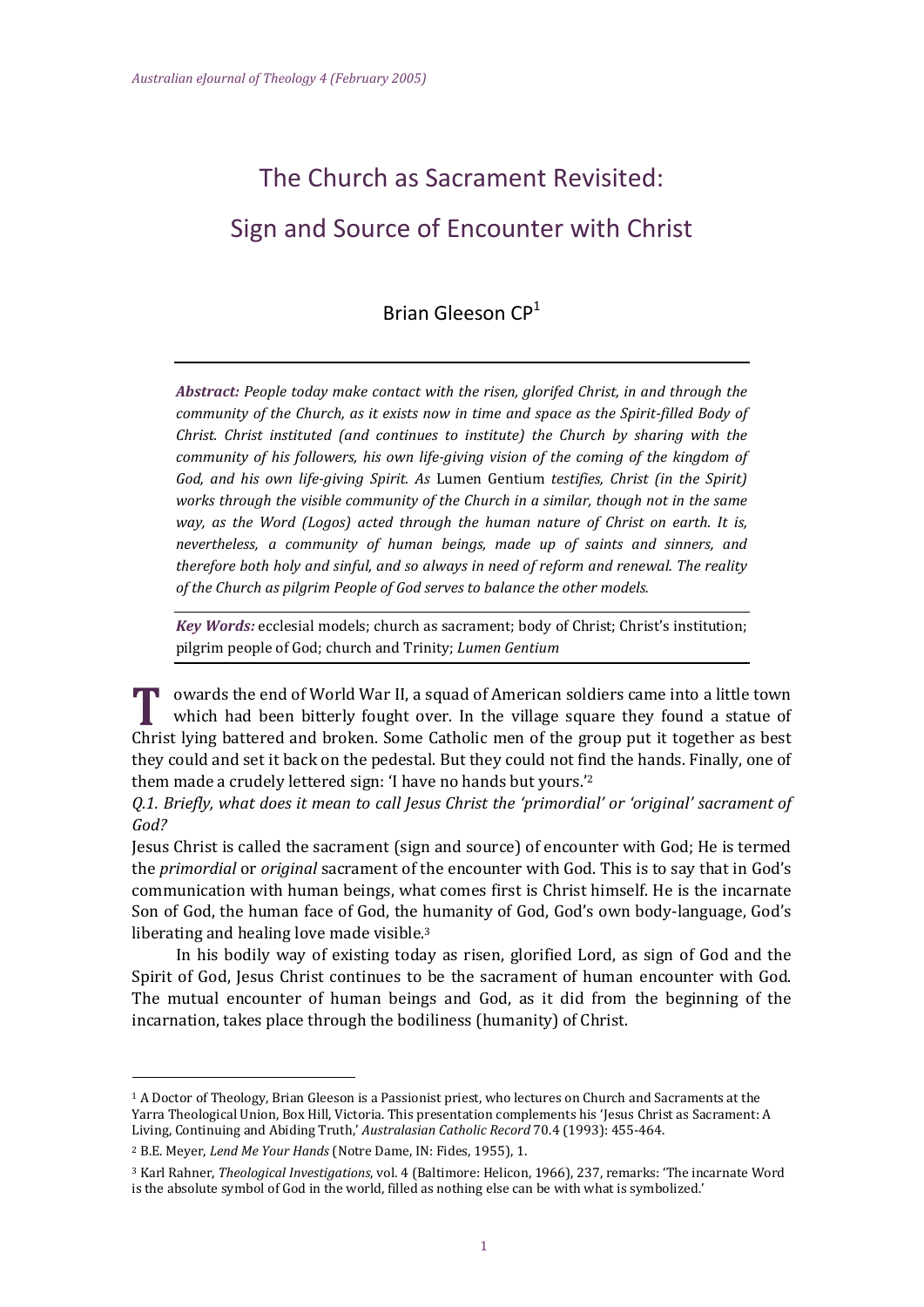# *Q.2. Where do people today make contact with the risen, glorified Christ, and, through Christ, with God?*

But where do people make contact with this risen, glorified Christ and through him with God and God's saving grace? They do so in and through the community of the Church, as it exists now in time and space. *Sacrosanctum Concilium,* the Constitution on the Liturgy of Vatican II, stresses that *"Christ is always present in his Church'* (a.7). Just as the Word of God came to concrete existence in the person and deeds of Jesus of Nazareth, so the Risen Lord exists in history today in the Spirit-filled members of his Body and in their actions. Here on earth the community of his followers, the Church, is his bodily way of existing as risen, glorified Lord. Accordingly, the Letter to the Ephesians in 1:23 calls *'the Church which is his Body'* Christ's *'fullness'* (*pleroma*).

This is to say that, Christians exist in community as *'the sacrament'* of the risen Christ. As communities, they signify the presence of the risen Christ and of his Spirit of saving love. This means too that actions of Christian communities are sacramental, although it is only liturgies of the Church which are explicitly called *sacraments.*

*Q.3. Name some difficulties in communicating an understanding of the Church as a sacrament.*

In his *Models of the Church,* however, Avery Dulles remarks that the understanding of the Church as sacrament is technical and sophisticated and cannot easily be popularised.<sup>4</sup> In his later work, *A Church to Believe In,* he identifies other difficulties in communicating an understanding of the Church as a sacrament:

The term 'sacrament' suggests either an impersonal reality, such as baptismal water, or a ritual action, such as anointing. It is hard to think of a social body as a sacrament. Further, the image suggests a conspicuousness which the Church as a whole does not possess, since most Catholics and Christians do not go about in uniform. And finally, there is some ambiguity about what the Church as sacrament or sign represents. Is the Church, as we commonly experience it, a convincing sign of the unity, love, and peace, for which we hope in the final kingdom? The Church in its pilgrim state is still far from adequately representing the heavenly Jerusalem, even in a provisional manner.<sup>5</sup>

Such difficulties of communication and credibility, however, do not cancel out the value of understanding the Church as a sacrament. They are rather a challenge to state as clearly and as convincingly as possible different dimensions of the concept. In attempting to do so here, it will be useful to begin with a presentation of some of the biblical background to this way of approaching the nature and purpose of the Church.

# A. BIBLICAL BACKGROUND TO THE CHURCH AS SACRAMENT

#### *Q.4. Strictly speaking, when and how did the Church begin?*

The presence of Christ to his Church raises the question of its institution. Exactly how did the Church begin? For a long time the official teaching of the Catholic Church maintained that Jesus of Nazareth clearly foresaw a structured group which would carry on his work after his death. It also maintained that while he was still on earth he set up the structures

.<br>-

<sup>4</sup> Avery Dulles, *Models of the Church* (Dublin: Gill & Macmillan, 1976), 69-70.

<sup>5</sup> Avery Dulles, *A Church to Believe In* (New York: Crossroad, 1985), 5; cf. Charles Hill, *Mystery of Life: A Theology of Church* (Melbourne: Collins Dove, 1990), introduction: 'For many contemporary Christians, even though the Church may be a preoccupation, it is not a subject they relish. Catholics at any rate, while ready enough to expose a history of vexations and disillusionment in their dealings with churchmen and churchwomen, do not come readily to courses and study sessions on the Church – it is not an attractive subject to them. They are evidently not enjoying the beauty of the vision of Church that the Scriptures and Christian tradition can offer them. Their experience is otherwise.'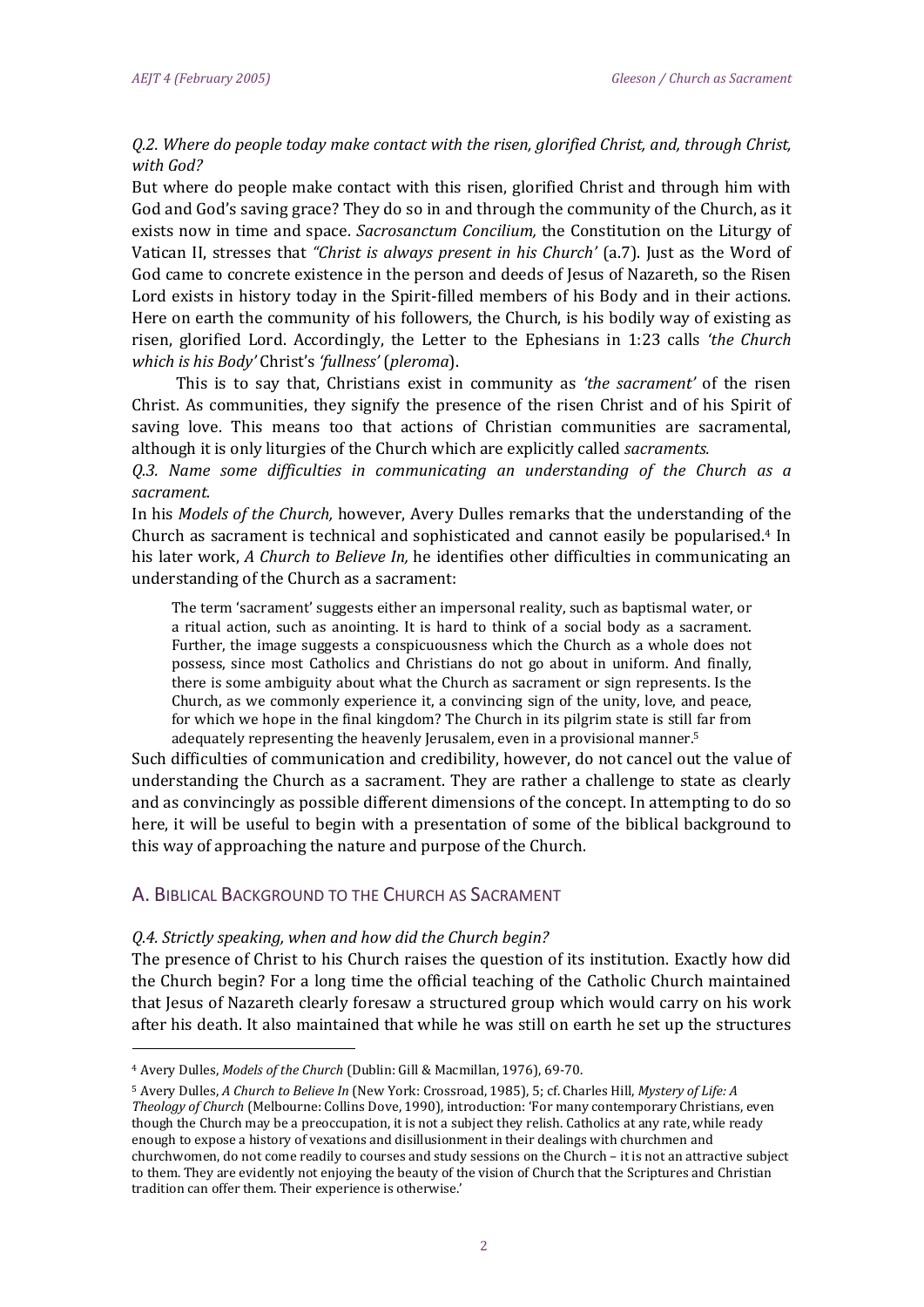.<br>-

of the Church which would succeed him. And so he both gave authority to his twelve apostles and commissioned them to pass on their authority to a chain of successors, the bishops. Furthermore, he gave '*the power of the keys*,' not just to Peter, but to all those who would succeed him as '*popes*' of the Catholic Church.

Recent scholarly historical studies have indicated that this general picture of how it all began is too simplistic. It is true that church structures are rooted in the actions of Jesus up to a point. Yet these are not so much in what he did before he died, as in his passage through death to resurrection and in his handing over his own Spirit to his followers (the paschal mystery). While Jesus certainly laid the foundations of the Church in his pre-Easter life by choosing the Twelve as the nucleus for the renewal of Israel, the Church does not actually exist before Christ is raised from the dead and communicates his Spirit to the eleven remaining from the Twelve, who gathered in the Upper Room.<sup>6</sup> It is his Spirit which guides them and their followers concerning what to say and what to do, including how to organize the Church as the community of the followers of Jesus Christ<sup>7</sup> for its life and mission.

The earliest Christian communities were rather small groups, held together by their shared faith in Christ and in his Spirit. They were communities animated by the Spirit, communities which enjoyed the outpouring of the Spirit in a continuing Pentecost. Because they embodied the presence of the Risen Lord and his Spirit, these communities were sacraments (living signs) of the presence of Christ and his Spirit. What Jesus of Nazareth did, therefore, to bring about this situation, i.e. to '*institute the Church*,' was not to formally and deliberately establish any particular community structures, but to become the Risen Lord and to share with his followers his own life-giving Spirit.

Thus Jesus Christ instituted, (and continues to institute) the Church, by sharing with the community of his followers his own life-giving vision of the coming of the kingdom of God and his own life-giving Spirit. The same Spirit of God which animates and empowers the followers of Jesus, the Church, the community of faith, hope and love, animated Jesus, of whom the New Testament says: '*…God anointed Jesus of Nazareth with the Holy Spirit and with power …he went about doing good and healing all who were oppressed by the devil, for God was with him*' (Acts 10:38).<sup>8</sup>

It is the presence of his Spirit to his followers which is implied when the Jesus of John 15:1-11 uses the imagery of the vine and its branches to describe his relationship with his followers. He himself is the vine, the branches are his followers, and the life-sap (by implication) is his Spirit. Just as the branches are alive only if they are attached to the vine, so the disciples of Jesus must '*abide*' (the term is used eleven times in the passage) in him if they are to remain spiritually faithful and fruitful. If they remain faithful to him, there will be only one life-force (= the Spirit) which will flow through them all. Only in union with the vine can they bear fruit, i.e. in today's language, be the sign and source [the sacrament] of Christ's loving, liberating, helping and healing presence, to the world.

<sup>6</sup> Cf. Vatican II, Constitution on the Liturgy, *Sacrosanctum Concilium*, a.5: .'.. it was from the side of Christ as he slept the sleep of death upon the cross that there came forth the wonderful sacrament of the whole Church.'

<sup>7</sup> This is the description of the Church favoured by Pope John Paul II in his first encyclical *Redemptor hominis* (March 4, 1979), no.21. In the first chapter of his *A Church to Believe In*, Avery Dulles enthusiastically endorses this description as a particularly unifying image.

<sup>8</sup> Leonardo Boff, *Church Charism and Power: Liberation Theology and the Institutional Church* (New York: Crossroad, 1985), 147, says of him: 'the carnal Jesus was the presence of the Holy Spirit in the world …' He adds: '… the Holy Spirit in the Church is the presence of the pneumatic (risen) Christ in the world' (ibid.).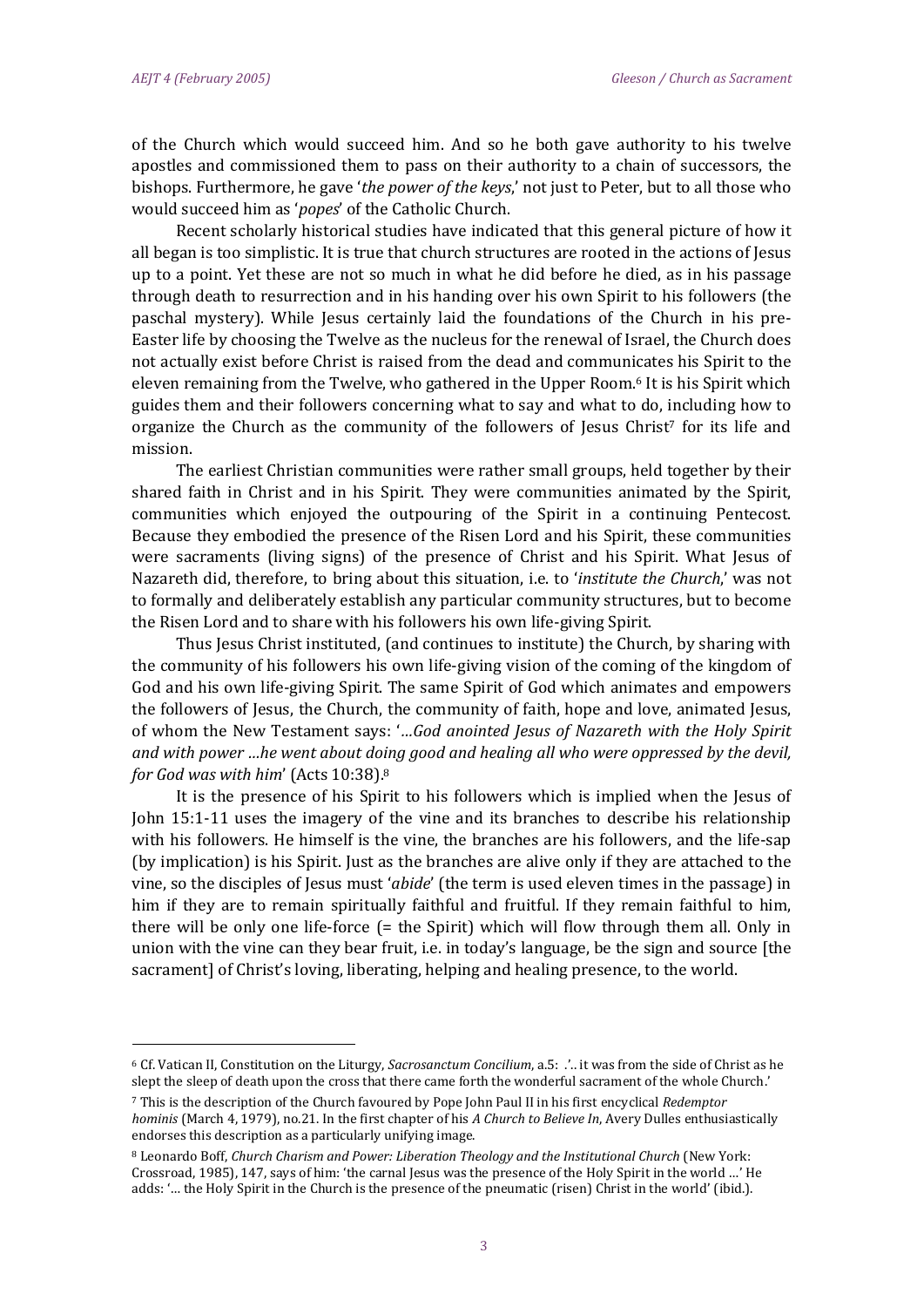# B. A COMMENTARY ON THE CHURCH AS MYSTERY (SACRAMENT) IN *LUMEN GENTIUM*<sup>9</sup>

# *1. The Title 'Mystery of the Church'*

# *Q.5. What was emphasized when the Church was thought of mainly as a 'perfect society'?*

In early centuries the Church was experienced and believed in, but its nature was not analysed. The first treatise on the subject did not appear till the end of the Middle Ages, and then it was from the perspective of Canon Law. With the Reformation came the felt need to oppose the Protestant concept of the invisible Church and to prove that the Roman Catholic Church was the one and only true Church. To do this, the idea of the Church as a '*perfect society*' and a fully visible society was developed. The leading Counter-Reformation theologian, St Robert Bellarmine, asserted that it was '*as visible as the kingdom of France*.'

The sort of ecclesiology to which this gave rise concentrated mainly on the governmental side of the Church, and explained that government in terms of a monarchy. It seemed to be mainly concerned with structures of power in the Church, and especially that of the pope. This is not to say that it was altogether mistaken, only that it was onesided, and therefore misleading.

*Q.6a. What is the external shape of the Church?*

*Q.6b. Briefly describe its internal aspects.*

*Q.6c. What does it mean to call the Church a 'mystery'?*

Against that historical background, the title of the first chapter of *Lumen Gentium* is significant. On the one hand, it is clear that the Church is both a community of human beings and a society with particular structures and laws. This is its external shape, and is obvious to believers and unbelievers alike. On the other hand, there is a dimension which can be seen only with the eyes of faith, and is best described by such biblical images as are given in a.6 – the sheepfold, flock, cultivated field, building, temple, and family of God; the bride of Christ, and especially, the body of Christ. Such biblical imagery suggests that the Church is the gift of God, the presence of God to people, the presence of God's loving activity for the sake of their salvation.

It is because God saves people in and through the Church that it is called a '*mystery*' ('*mystery*' being the term which describes the disclosure and unfolding of God's plan of salvation, and, as such, basically equivalent to '*sacrament*').

This is to say that in and behind the visible community of the followers of Jesus, human beings may encounter the God of active love, the God of their salvation. This is to say that among men and women who make up the Church, people may encounter and experience the God of mercy, forgiveness, and grace.

# *2. The Mystery of the Church as the Action of Father, Son and Holy Spirit*

Chapter One of *Lumen* Gentium presents the Church as mystery by relating it to the action of Father, Son, and Holy Spirit. This is presented in terms of

- a) the action of the three divine Persons in history, and
- b) their continuing action in our own time.

#### *a. The Action of the Triune God in History*

.<br>-

*Q.7a. Could the millions of people who lived before the coming of Jesus Christ be saved?*

<sup>9</sup> Vatican II, Dogmatic Constitution on the Church, *Lumen Gentium*, ch.1.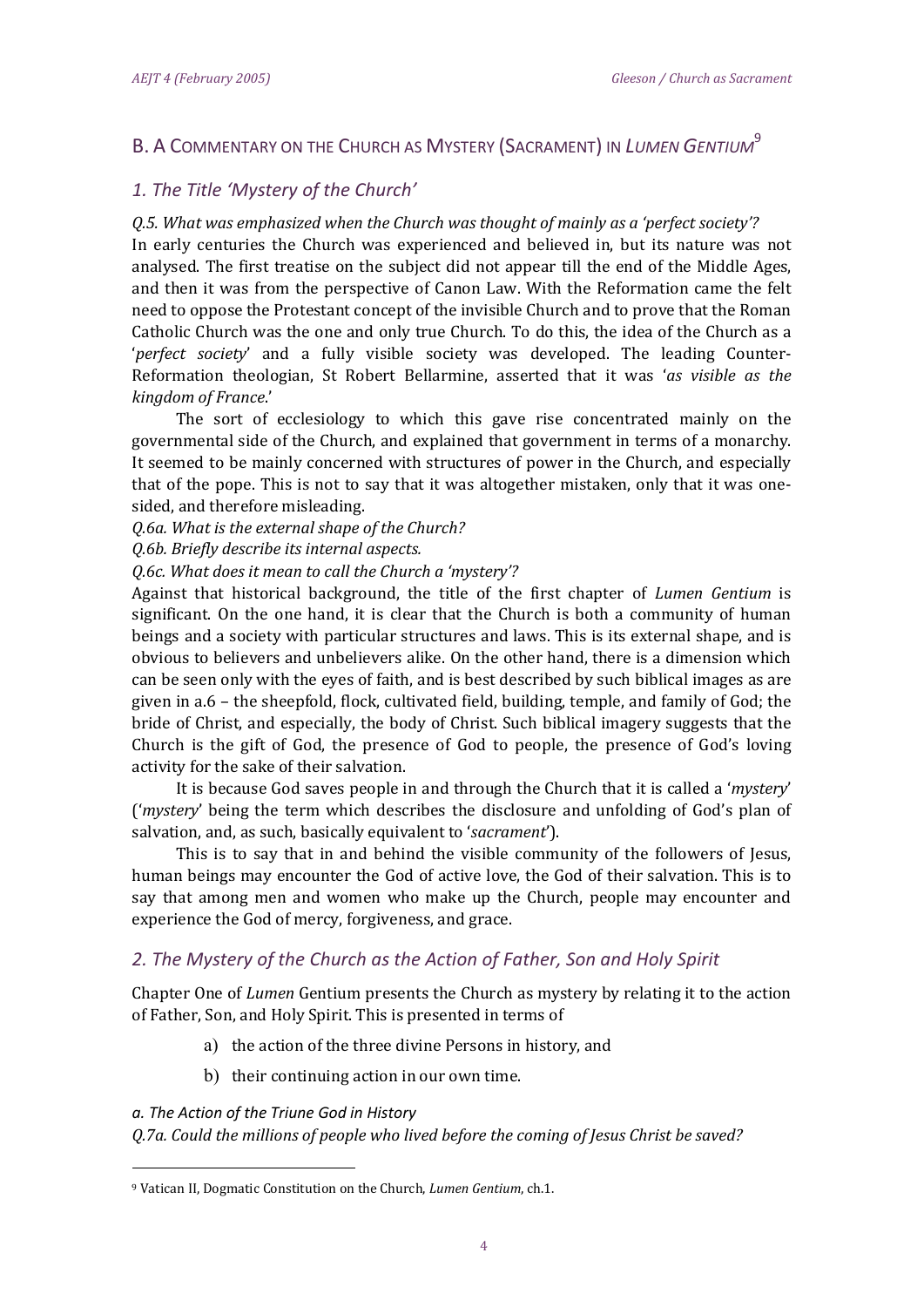From the time human beings first emerged on earth, God, the Lord of history, has been working for their salvation. One may sometimes wonder what happened to the millions of people who lived before the coming of Christ and outside the People of Israel. Were they loved by God? Or were they, in fact, excluded from God's love and mercy? While we do not know God's plan for the salvation of all human beings in detail, a sentence in this chapter together with the opening sentence of Chapter Two, give us hints on the matter:

The eternal Father... chose to raise up men and women to share in his own divine life; and when they had fallen in Adam, he did not abandon them, but at all times offered them the means of salvation, bestowed in consideration of Christ, the Redeemer... (a.2). At all times and in every nation, anyone who fears God and does what is right has been acceptable to him (see Acts 10:35) (a.9).

#### *Q.7b. What about the millions of non-Christians today?*

One may hold, in fact, that God communicates his grace to people who have never heard of Christ or who have not understood and appreciated his person and message. For God wants all people to be saved (1 Tim 2:4). Besides, God does not limit his grace to the preaching and the ritual actions (sacraments) of his Church.

#### *Q.7c. What is God's 'extraordinary plan of salvation'?*

Nevertheless, this chapter insists on what some theologians, e.g. Frank De Graeve (late of Catholic University of Louvain) have called '*God's extraordinary plan of salvation*.' This is to say that from the time that human beings were first created, it was God's plan '*to call together in the holy Church those who believe in Christ*' (a.2). '*This Church*,' in fact, '*was prepared in marvellous fashion in the history of the people of Israel and in the ancient alliance*' (a.2). The history of this chosen people is the history of God gradually revealing his mercy and fidelity, until it reaches a kind of climax in the emergence of the Church as the community of the disciples of Jesus. So much is the Church a high point in God's saving activity that LG can say that '*the Church, in Christ, is a sacrament - a sign and instrument, that is, of communion with God and of the unity of the entire human race*' (a.1).

The dealings of God with human beings in history, just outlined, is the starting place to think about both the nature and purpose of the Church. The Church is the sacrament of union with God and of unity among human beings. It is a visible sign and embodiment of both. Thus, we have in the life of the Church a pre-view of the destiny of the human race to be one both with one's fellow-human beings and one with God.

The phrase '*in Christ*' is particularly significant. It suggests the complete dependence of the Church on Christ, on Christ as the original sacrament, in its own role as sacrament. It suggests its complete dependence on Christ as the *lumen gentium*, 'the light of the nations' (to cite the opening words of the whole document). To borrow an image from the early Fathers, just as the only light the moon has is from the sun, so the only light the Church sheds on the world is that which comes from Christ. The phrase suggests that the Church points beyond itself to Christ, that it is only in and through Christ and his Spirit that the Church can function as both a sign and an instrument of unity and love in the world. To speak this way is to stress Christ's lordship over his Church.

#### *b. The Continuing Action of the Triune God*

*Lumen Gentium* emphasizes that all that God (Father, Son, and Spirit) has done in history, continues in the life of the Church today (see esp.  $a.3 \& a.4$ ). It stresses that it is through the Son, and in the power of the Holy Spirit, that Christians are united to God the Father now. In the Eucharist especially, God's work of redemption continues. It states: '*As often as* the sacrifice of the cross by which "Christ our Pasch is sacrificed" (1 Cor 5:7) is celebrated on *the altar, the work of our redemption is carried out*' (a.3). The Council suggests that the role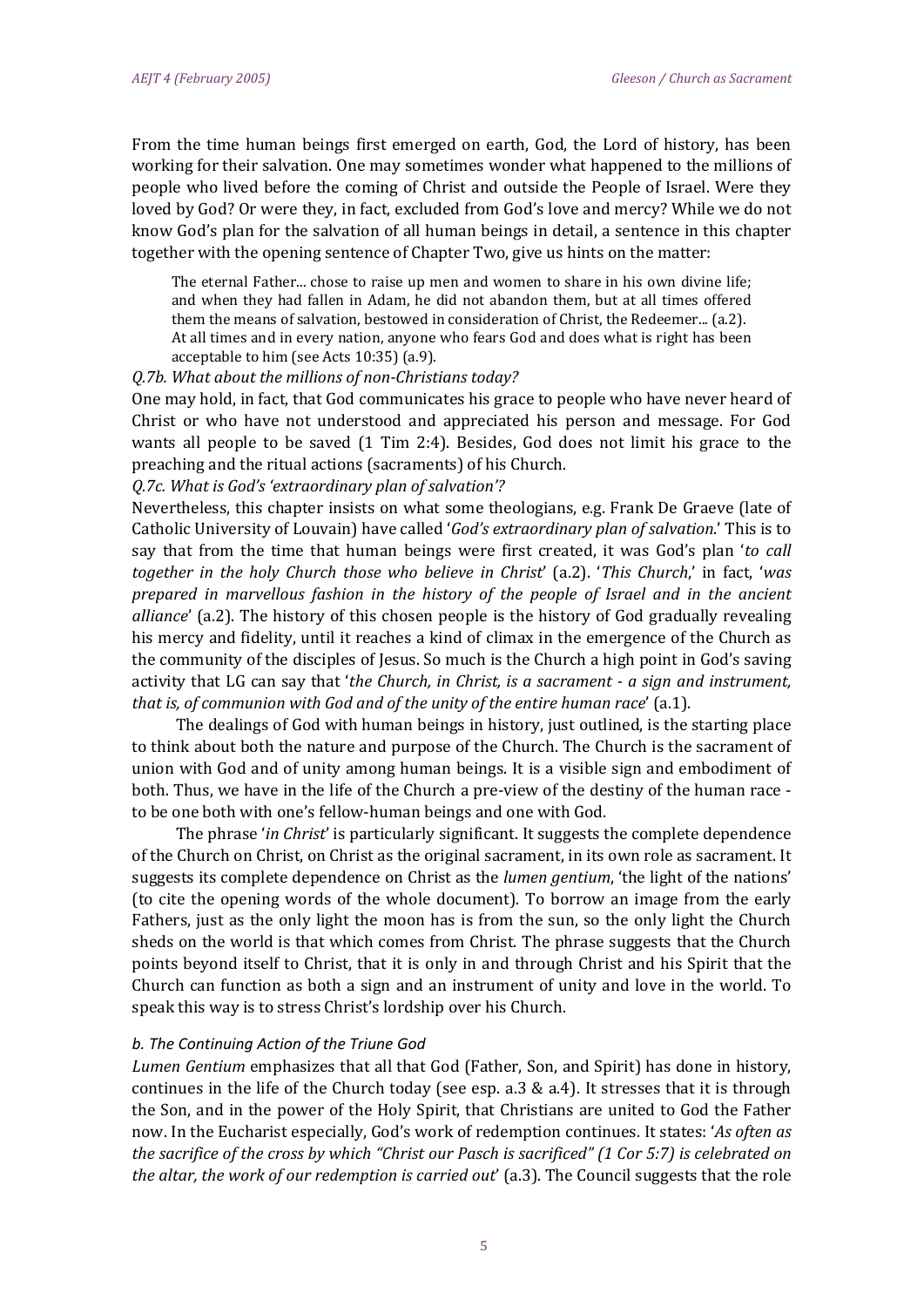of the Church is to make present the mediation of Christ and the gifts and fruits of the Holy Spirit, so that Christians might live perfectly as sons and daughters of the Father, in the one family of God.

#### *Q.8a. How are Christians bonded together in the Church?*

As baptised and believing Christians, we share in the same blessings which God bestows. Thus, e.g., 'in the sacrament of the eucharistic bread, the unity of believers, who form one body in Christ (see 1 Cor 10:17) is both expressed and brought about' (a.3). By sharing the same gifts of redemption, we, many though we are, become a communion or fellowship. We are bonded together as one people because each of us individually is in communion with the Father, Son, and Holy Spirit. The gifts of faith, hope, and love, the gifts of the word of God and the sacraments, as well as the many charisms for building up the Church as the Spirit-filled community of Christ, all unite us in a fellowship where no person is alone.

*Q.8b. What results from the activity of God in the life of the Church today?*

Thus the Church is that community where men and women, girls and boys, become, through the grace of God, brothers and sisters in Christ. In this way the Church is the mystery of fellowship with Father, Son, and Spirit. In this way the Church is the active presence of God's love among us. In this way the Church '*is seen to be "a people made one by the unity of the Father, the Son and the Holy Spirit"*' (a.4).<sup>10</sup>

*Q.8c. How are liturgy and Church connected?*

It is in the liturgy especially that we experience or ought to experience our fellowship with God and with one another in the Church. In the liturgy, the Church's public worship, we continue to encounter Christ as our Redeemer, and receive the gifts of the Holy Spirit. It is in the liturgy especially that we are empowered to surrender ourselves and our lives to God. It is in the liturgy especially that we are manifested and seen as the Church, the community of his disciples.

#### *3. The Mystery of the Church as Local Church*

#### *Q.9a. Name the different but related meanings of the term 'Church.'*

In the New Testament the very term for 'C*hurch*' (*ekklesia*) refers to the actual assembly of Christians meeting for worship. But from this use it is extended to mean the community of believers in any given place (Cf. Acts 5:11; 8:1-3; 13:1; 15:22; Rom 16:1; 1 Cor 4:17; Col 4:16; 1 Th 1:1). Edward Hill observes: '*One could thus define a Church as a community of Christians established in a particular locality and accustomed to meet regularly for worship*.' <sup>11</sup> Less often the word refers to the community of believers as a whole, scattered around the known world.

*Q.9b. In Roman Catholic thinking today, how is the universal Church understood?*

In Roman Catholic thinking today, the Church as a whole, the universal Church, is seen as '*the union of churches bound together by a common faith and love*.'<sup>12</sup> It is '*in these and formed out of them that the one and unique Catholic Church exists*.'<sup>13</sup> The Church as a whole is, in fact, '*a communion of local churches, presided over by the Church of Rome, itself a local church*.'<sup>14</sup>

-

<sup>10</sup> Citing St. Cyprian.

<sup>11</sup> Edward Hill, 'Church,' *The New Dictionary of Theology*, eds. J. Komonchak et al. (Dublin: Gill & Macmillan, 1987), 186.

<sup>12</sup> James Crichton, 'A Theology of Worship,' in *The Study of Liturgy*, ed. C. Jones et al. (London: SPCK, 1978), 25. 13 LG, a.23.

<sup>14</sup> Herve-Marie Legrand, 'The Revaluation of Local Churches: Some Theological Implications,' *Concilium* 1.8 (1972): 54.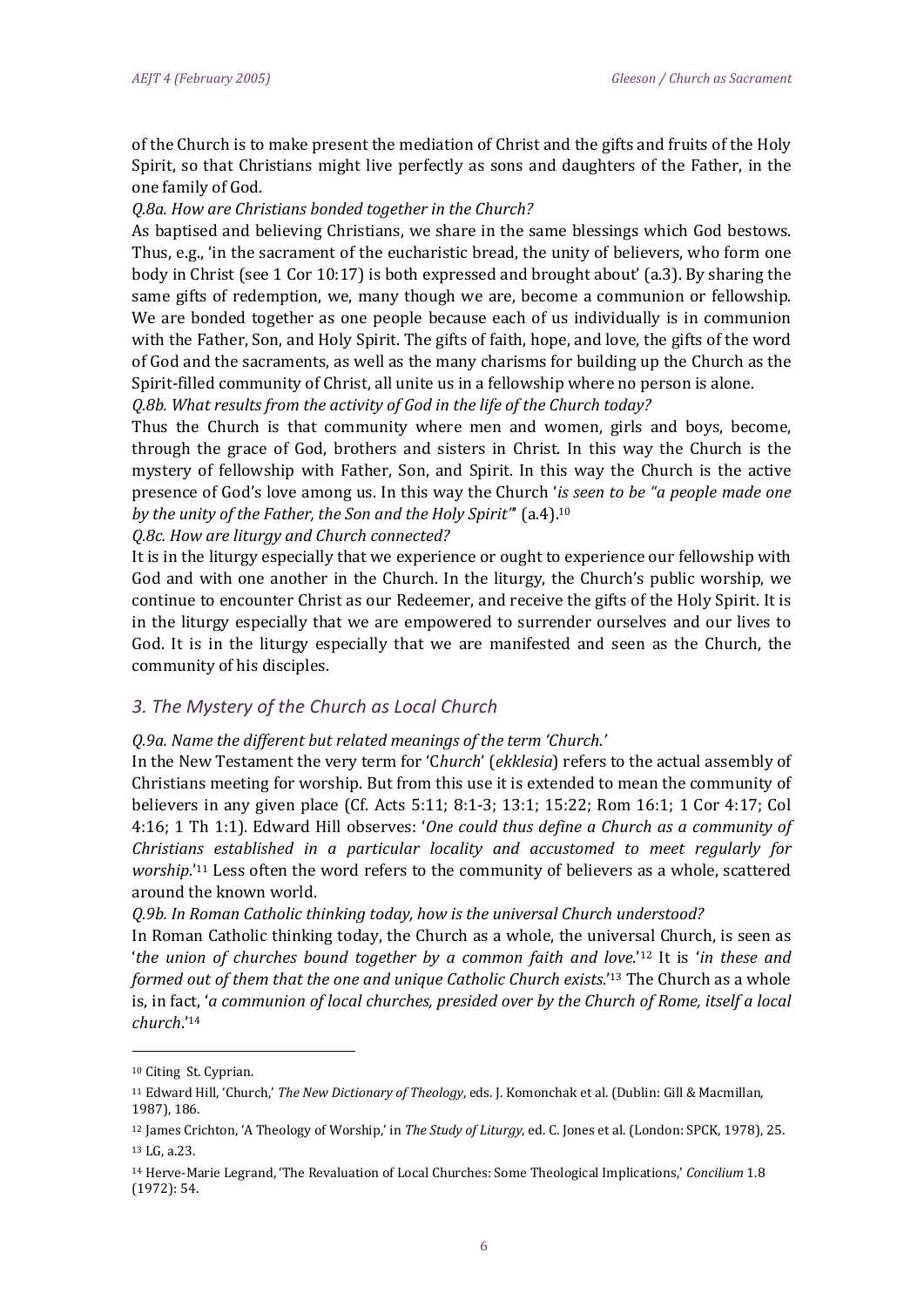Q.9c. Name some important ways in which people of a parish live the 'mystery' of the Church. Both a diocese and a parish may be regarded as a local church. But what may be said of the local Church as mystery applies especially to the parish. For it is there in the parish that the great majority of Christians live as followers of Jesus. It is there that they hear the good news of God's love reaching out to liberate and transform them; it is there that they are initiated into the Church by faith and the sacraments of Christian initiation; it is there that they are forgiven and reconciled with God; it is there that they are healed and strengthened; it is there that they give thanks for God's great deeds; it is there that they are nourished with Christ in his body and blood; it is there that they are sent forth to be witnesses and missionaries of his love.

And so the faithful gathered in their parish church to celebrate the liturgy are the Church of God. They are not simply a section of the Church, a little part of it, a cog in a big wheel. No, the entire mystery of the Church is present in the local congregation at worship. In essentials, it is the local realization and manifestation of all that the one Church is. Thus, we can point to the congregation at worship and say: '*There is the Church ofGod. There is the body of Christ, the indivisible body of Christ*.'

## *4. The Mystery of the Church as the Body of Christ*

*Lumen Gentium* follows the approach of St Paul in its teaching on the Church as the Body of Christ (see a.7).

*Q.10a. Name some important aspects of the teaching of St Paul that the Church is the Body of Christ.*

Paul understood clearly that the disciples of Jesus share in the saving work of Christ. They do this both by faith and by participation in baptism and the Eucharist. When we are baptised, and when we receive the body and blood of Christ, we are joined to the crucified and risen body of Christ. And so we die with him and we rise with him. This union with Christ involves Christ's individual bodily person. We become members, parts - we might say limbs and cells - of his body. This union with Christ involves also the whole human person, not just the soul. This union is so deep and real that Paul can say to the Christians at Corinth: '*Do you not know that your bodies are members of Christ?*' (1 Cor 6:15).

Paul's teaching on the Church as the '*body of Christ*' emphasizes both the personal communion with Christ that each individual Christian has with him through faith and the sacraments. But he also emphasizes the relationships of mutual dependence, assistance and love among the fellow-members of the body, which personal union with Christ sets up:

For just as the body is one, and has many members, and all the members of the body, though many, are one body, so it is with Christ (1 Cor 12:12).

As it is, God has put all the separate parts into the body as he chose. If they were all the same part, how could it be a body? As it is, the parts are many but the body is one. The eye cannot say to the hand, "I have no need of you," and nor can the head say to the feet, "I have no need of you" (1 Cor 12:18-21).

Now Christ's body is yourselves, each of you with a part to play in the whole (1 Cor 12:27).

The blessing-cup which we bless, is it not a sharing in the blood of Christ; and the loaf of bread which we break, is it not a sharing in the body of Christ? And as there is one loaf, so we, although there are many of us, are one single body, for we all share in the one loaf (1 Cor 10:16-17).

*Q.10b. In the letters to the Colossians and Ephesians, how does Paul's thought about relationships in the one Body of Christ develop?*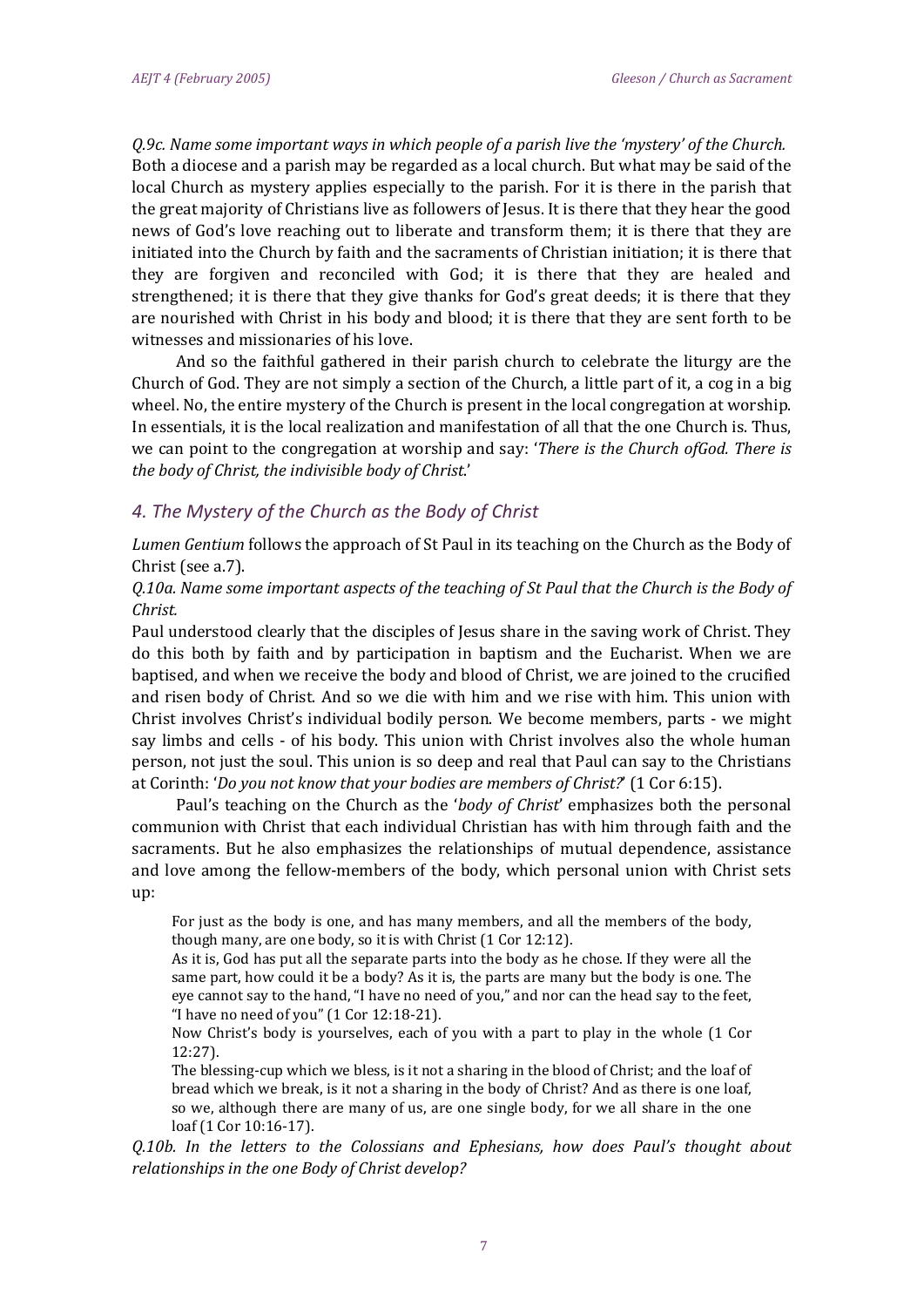A final development in Paul's thought can be found in texts of Colossians and Ephesians. These insist on the absolute authority of Christ over whatever exists, visible and invisible. The emphasis on the authority of Christ over the Church his '*body*' is expressed as one of '*headship*,' as in the following examples:

He is the head of the body, the Church; he is the beginning, the first-born from the dead, that in everything he might be pre-eminent (Col 1:18).

[Christ is] the head from whom the whole body, nourished and knit together through its joints and ligaments, grows with a growth which is from God (Col 2:19).

[God] has put all things under his feet and has made him the head over all things for the Church, which is his body, the fullness of him who fills all in all (Eph 1:22-23).

Christ is the head of the Church, his body, and is himself its Saviour (Eph 5:23).

In such texts we see how the emphasis has changed. It is no longer upon the individual body of Christ but upon the '*whole Christ*' of head and members, stressed by later theology.

The understanding of *'Church'* as the body of Christ which emerges in both St Paul and the first chapter of LG is that of a mutual fellowship with Christ. The Church is, then, the living presence of Christ in the midst of his disciples.

*Q.10c. In the light of such NT teaching, how can the Church function as the sacrament of the Risen Christ in the world?*

It is precisely because Christians become members of the body of Christ, that they can be the sacrament of the Risen Christ in the world. They can signify the active presence of Christ and of his Spirit in a range of activities. Just as Christ embodied the presence of his Father in his human words and actions, so Christians are called to embody the presence of Christ and of God in what they say and do. One implication of this is noted by Walter Kasper: '*So precisely because it is a sacrament of salvation, the Church must continually go beyond itself, in dialogue, in communication, and in co-operation with all people of good will*.' 15

# *5. The Mystery of the Church and the Roman Catholic Church*

# Q.11a. In the encyclical of Pope Pius XII on the Mystical Body of Christ, who and who only are *'really' members of the Church?*

Pope Pius XII wrote of the Church as the '*body of Christ*' in his encyclical *Mystici Corporis Christi* (1943). But whereas St Paul and *Lumen Gentium* have emphasized the Church as a communion of life among Christ and his disciples, Pius XII emphasized the Church as a social body, with structures of authority, etc. This led him to totally identify the Church of Christ with the Roman Catholic Church, and to make the claim:

Only those are to be accounted really members of the Church who have been regenerated in the waters of Baptism and profess the true faith, and have not cut themselves off from the structure of the Body by their own unhappy act or been severed therefrom, for very grave crimes, by the legitimate authority ... those who are divided from one another in faith and government cannot be living in the one Body ... (n.21).

## *Q.11b. In* Lumen Gentium*, are the Church of Jesus Christ and the Roman Catholic Church exactly the same?*

LG, on the other hand, does not simply identify the body of Christ, the Church of Christ, with the Roman Catholic Church, does not say that the Church of Christ and the Roman Catholic Church are exactly one and the same. It says rather:

.<br>-

<sup>15</sup> Walter Kasper, *Theology and Church* (New York: Crossroad, 1989), 117.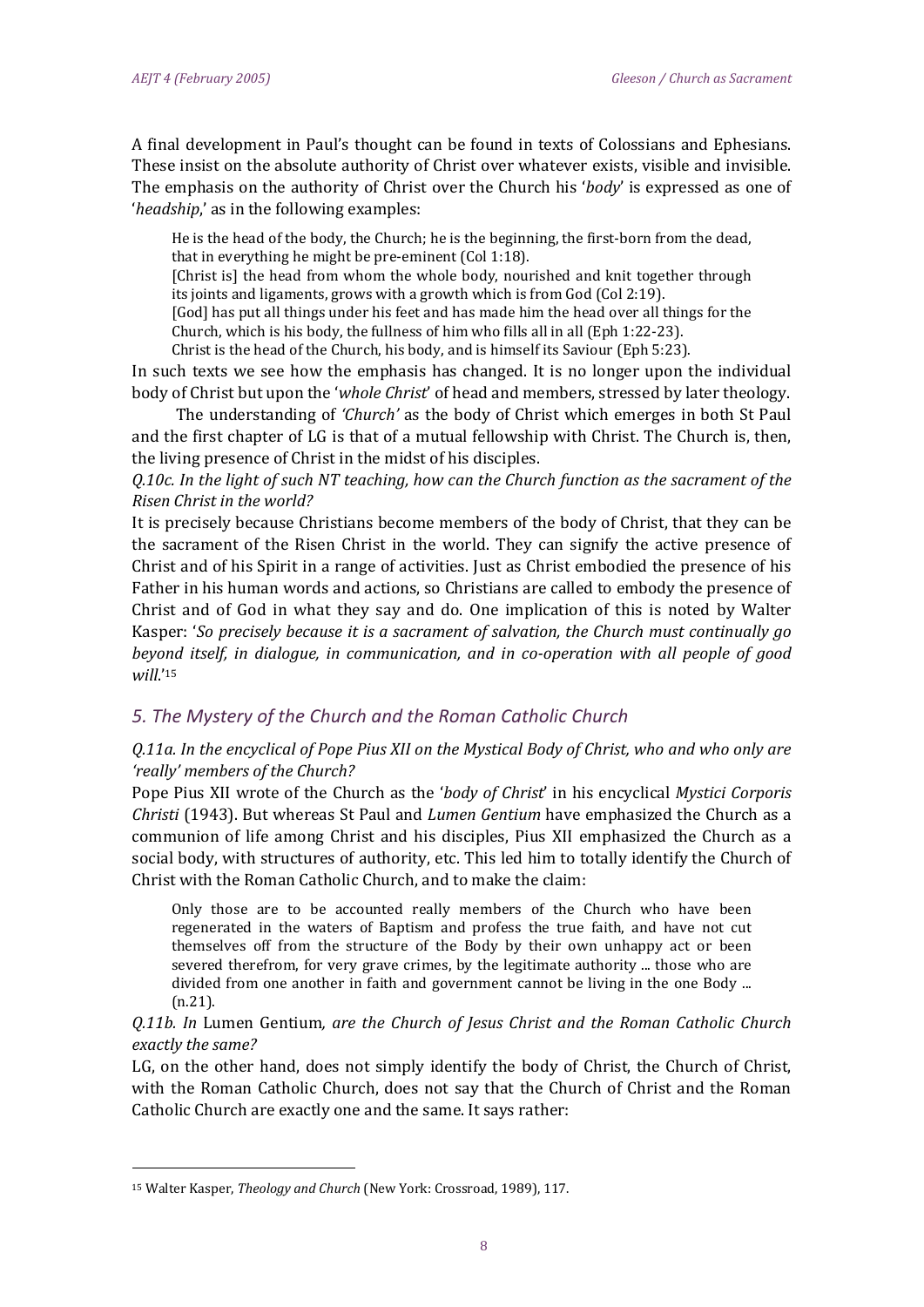This Church, constituted and organized as a society in the present world, subsists in the Catholic Church, which is governed by the successor of Peter and by the bishops in communion with him. Nevertheless, many elements of sanctification and of truth are found outside its visible confines. Since these are gifts belonging to the Church of Christ, they are forces impelling towards Catholic unity (a.8).

This is to say that the body of Christ is present in the Roman Catholic Church, that it truly exists there, with all the means of salvation which Christ gave to his body. But the body of Christ is not co-extensive with this church, does not simply coincide with it. Ecclesial elements of holiness, truth, and love etc., can be found and are found, in fact, in other groups of Christians. In fact, the Church of Christ transcends any particular expression of it. So the Roman Catholic Church is not all the Church there is. One may therefore speak broadly of '*the Christian Church*' as a whole as the Body of Christ.

The transcendence of the body of Christ over the historical limits of the Roman Catholic Church allows LG to say in Chapter Two that other Christians are incorporated into the Church of Christ, and to offer justification on theological grounds for saying that other Christian churches, despite defects in their structures, give expression and realization to the one Church of Christ. In other words, there is an ecclesial character to non-Catholic Christian communities.

## C. THE CENTRAL AND DOMINANT IDEA

.<br>-

#### *1. The Church is the Basic Sacrament of Encounter with Christ*

What the Church is and what the Church does is Christ's continuing presence in the world.<sup>16</sup> This means that Christ (in the Spirit) works through the visible structures of the Church in a similar, though not in the same way, as the Word (the *Logos*) acted through the human nature of Christ.<sup>17</sup> This means that the Church represents Christ, i.e. in keeping with the original meaning of the term '*represents*,' the Church makes Christ present.<sup>18</sup> The Church makes Christ present as Redeemer. In doing so the Church functions as the sign of Christ's continuing mission in the world: - proclaiming the rule of God, calling people to be converted and follow Christ, and breaking all kinds of enslavement and oppression. Patricia Smith remarks: '*Like Christ, his Church is the sign of God's work in the world, already begun and yet to be brought to perfection*.' <sup>19</sup> Thus the Church points to a Jesus who is present, to a Jesus who is historically past, and to a Jesus who is Lord of the future.

The Church is the sacrament of Christ, insofar as it is a community of people. A sacrament is a visible sign of some invisible reality (St Augustine). The invisible reality is Christ; the visible sign of Christ is the community which makes up his body.<sup>20</sup>

<sup>16</sup> Karl Rahner, *The Church and the Sacraments* (London: Burns & Oates, 1963), 13, calls the Church 'the perpetual presence of the task and function of Christ in the economy of redemption.' In his *Theological Investigations*, vol. 4 (Baltimore: Helicon, 1966), 240, he calls it 'the persisting presence of the incarnate Word in time and space.'

<sup>17</sup> Aloys Grillmeier rightly remarks, in *Commentary on the Documents of Vatican II*, vol.I, ed. Herbert Vorgrimler (New York & London, 1967), 149: 'The Spirit does not work through an individual human nature, like the Logos in Christ, but through the social structure (socialis compago) of the Church, that is, through a number of persons, whose readiness to co-operate varies and in many cases is defective.'

<sup>18</sup> Henri de Lubac, *Catholicism* (London: Darton, Longman & Todd, 1950), 29, states: 'If Christ is the sacrament of God, the Church is for us the sacrament of Christ; she represents him, in the full and ancient meaning of the term, she really makes him present. She not only carries on his work, but she is his very continuation, in a sense far more real than that in which it can be said that any human institution is its founder's continuation.'

<sup>19</sup> Patricia Smith, *Teaching Sacraments* (Wilmington: Michael Glazier, 1987), 112.

<sup>20</sup> Richard McBrien, *Church: the Continuing Quest* (New York, Paulist Press, 1970), 37.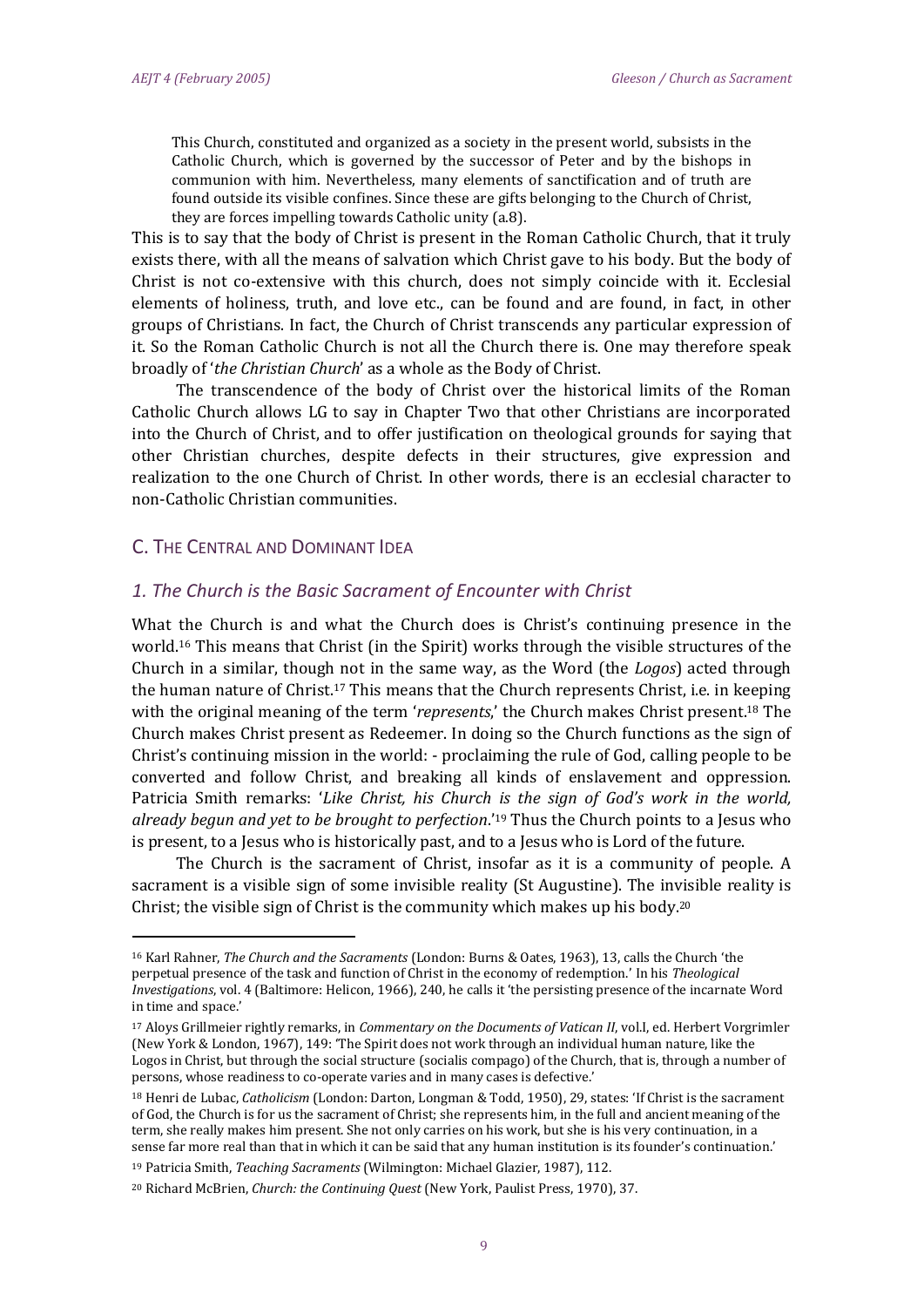In a.8, *Lumen Gentium* describes the composition of the Church as sacrament in these words:

The one mediator, Christ, established and constantly sustains here on earth his holy Church, the community of faith, hope and charity, as a visible structure through which he communicates truth and grace to everyone. But, the society equipped with hierarchical structures and the mystical body of Christ, the visible society and the spiritual community, the earthly Church and the Church endowed with heavenly riches, are not to be thought of as two realities. On the contrary, they form one complex reality comprising a human and a divine element. For this reason the Church is compared, in no mean analogy, to the mystery of the incarnate Word. As the assumed nature, inseparably united to him, serves the divine Word as a living instrument of salvation, so, in somewhat similar fashion, does the social structure of the Church serve the Spirit of Christ who vivifies it, in the building up of the body (see Eph 4:16).<sup>21</sup>

As sacrament, the Church has both an external and an internal aspect. The external reality and structures are essential, for without these the Church would not be a visible community.<sup>22</sup> On the other hand, the structures and rituals of the Church have meaning and relevance only if they express a relationship with God of genuine faith, hope, and love. If they fail to do so, the Church is more a dead than a living body, and therefore a sign of something that is not there, a false sign, and even a counter-sign.

As a community animated by the Spirit of Christ, a community of committed disciples, the Church is, in fact, more an event than a static and inert organization (institution). Consequently, the more his disciples respond to the influence of Christ on the community and participate in its life, the more the Church becomes the Church. The more its members can demonstrate that they are becoming Spirit-filled, Christ-like people, i.e. people of love, joy, peace, patience, kindness, generosity, fidelity, gentleness, and selfcontrol (Gal 5:22), the more does the Church shine out as an event of grace. Avery Dulles observes: '*As believers succeed in finding appropriate external forms by which to express their commitment to God in Christ, they become living symbols of divine love and beacons of hope in the world*.' 23

*Q.12a. Briefly, how is the Church the* basic *sacrament of Christ?*

The Church, in fact, is a sacrament of a sacrament, the basic sacrament of an original sacrament. '*Basic*,' because what the Church is and does is based on its relationship with Christ. To put things this way is to maintain the primacy of Christ and the secondary position of the Church.

*Q.12b. From articles 1, 9, and 48 of Lumen Gentium, answer the following:*

- OF WHAT is the Church a sacrament?
- FOR WHOM is the Church a sacrament?

In *Lumen Gentium*, the theme of the Church as the basic sacrament of encounter with Christ, and in him and through him of encounter with God, occurs in three key passages:

<u>.</u>

<sup>21</sup> Adrian Hastings, *A Concise Guide to the Documents of the Second Vatican Council*, Vol.I (London: Darton, Longman & Todd, 1968), 38, comments: 'In a.8 for the first time we meet the word "society." The Church is indeed a visible society. We live in a visible world. Christ was a visible man, and the divine communion he came to bring, which has been described till now, must take a visible and social form. It involves a gathering of men (sic) in a human society which requires leadership, etc., like other human societies. Therefore the divine fellowship, the body of Christ existing in the visible world, must take the form of a visible society, the earthly (hierarchical) Church.'

<sup>22</sup> Hastings, *A Concise Guide*, 92, suggests: 'It is this sacramental conception of the Church which alone can overcome the old problem of the relationship between "a visible Church" and an "invisible Church."'

<sup>23</sup> Dulles, *Models of the Church*, 67.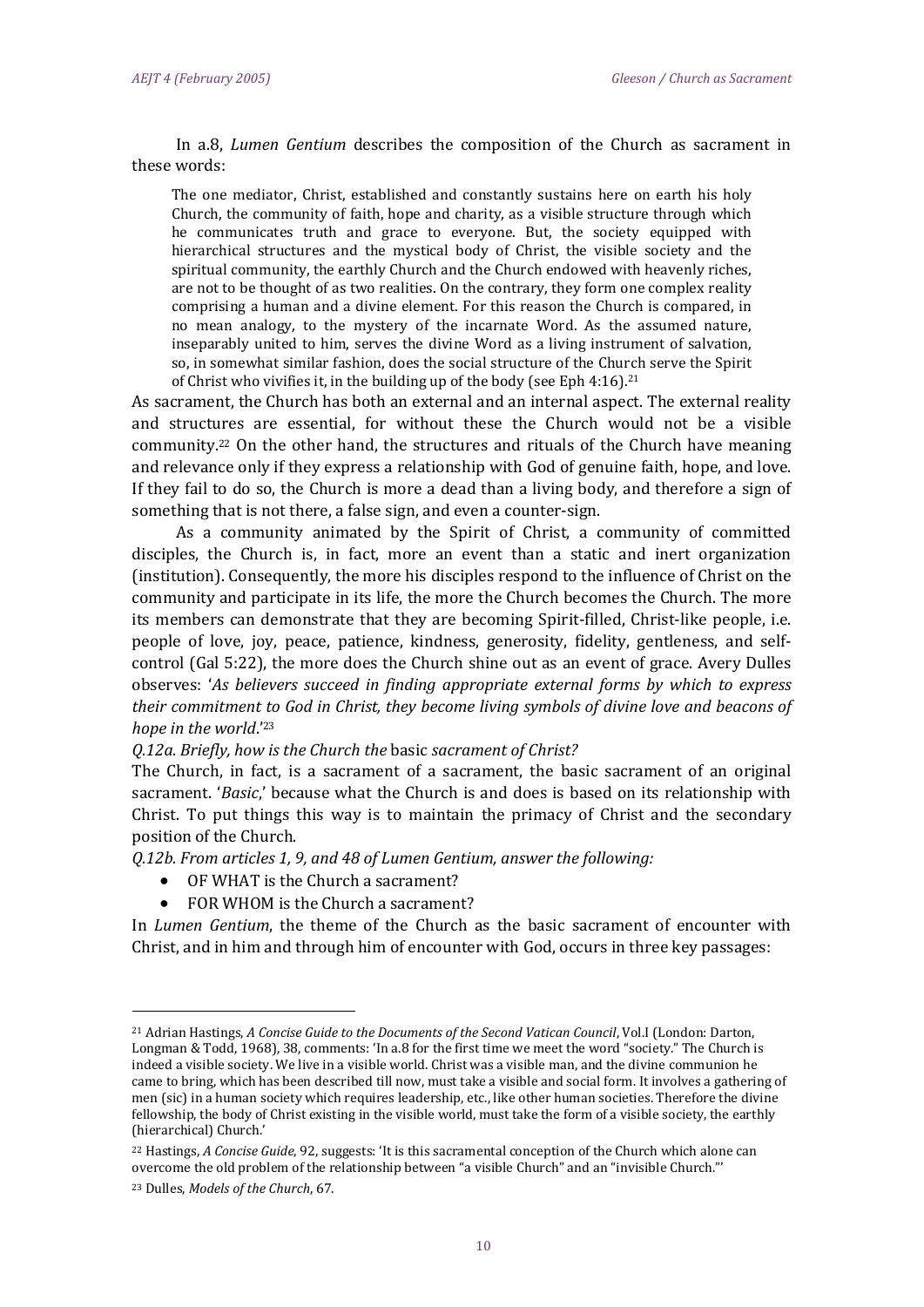The Church, in Christ, is a sacrament - a sign and instrument, that is, of communion with God and of the unity of the entire human race (a.1).

Its destiny is the kingdom of God which has been begun by God himself on earth and which must be further extended until it is brought to perfection by him at the end of time when Christ our life (see Col 3:4) will appear and "creation itself also will be delivered from its slavery to corruption into the freedom of the glory of the sons and daughters of God" (Rom 8:21). Consequently, this messianic people, although it does not, in fact, include everybody, and at times may seem to be a little flock, is, however, a most certain seed of unity, hope and salvation for the whole human race. Established by Christ as a communion of life, love and truth, it is taken up by him also as the instrument for the salvation of all; as the light of the world and the salt of the earth (see Mt 5:13-16) it is sent forth into the whole world (a.9).

Christ, when he was lifted up from the earth, drew all humanity to himself (see Jn 12:32 Greek text). Rising from the dead (see Rom 6:9) he sent his life-giving Spirit upon his disciples and through him set up his body which is the Church as the universal sacrament of salvation. Sitting at the right hand of the Father he is continually active in the world in order to lead people to the Church and through it to join them more closely to himself; by nourishing them with his own body and blood, he make them sharers in his glorious life (a.48).

These passages from *Lumen Gentium* answer the question: *OF WHAT is the Church a sacrament?* They answer that it is a sacrament of the salvation of the whole human race.

These passages also answer the question: FOR WHOM is the Church a sacrament? The answer, as the words themselves '*Lumen gentium*' (= Light of the nations) imply, is the whole human race. The Church is that city set on a hill which cannot be hidden (Mt 5:14). Patricia Smith remarks that 'the *Church of Christ is a sacrament, an explicit sign of what God hopes and intends for all people*.' 24

*Q.12c. How has the idea of 'salvation' developed since Vatican II?*

The meaning of '*salvation*' in this context has undergone theological development since the Council. Its meaning today, in official church sources, has been summarised by Francis Sullivan as follows:

What has happened since Vatican II is a broadening of the concept of salvation, so that, besides the "vertical dimension" of reconciliation with God, it also includes the "horizontal dimension" of reconciliation of people with one another through the overcoming of systems of oppression and the establishment of a just social order in the world, recognising this also as an indispensable foundation for the achieving of durable peace.<sup>25</sup>

The adoption within the Church of this outlook leads Sullivan to call the Church the '*sacrament of integral salvation*.' 26

#### *2. Is the Notion of the Church as Sacrament New?*

#### *Q.13a. Is this a new idea, that the Church is a sacrament?*

*Q.13b. How has there been a change of understanding regarding what happens in the celebration of the Church's ritual sacraments?*

The idea that the Church is a sacrament is not new. The Letters to the Colossians and the Ephesians both call the Church a *mysterion* (*sacramentum*). Church Fathers such as Pope St Leo the Great (c.400-461) included both Christ and the Church in their lists of sacraments. But in the Middle Ages theologians were pre-occupied with individual

<u>.</u>

<sup>24</sup> Smith, *Teaching Sacraments*, 113.

<sup>25</sup> Francis Sullivan, *The Church We Believe In: One, Holy, Catholic and Apostolic* (New York/Mahwah: Paulist Press, 1988), 150.

<sup>26</sup> Sullivan, *The Church We Believe In*, 132ff.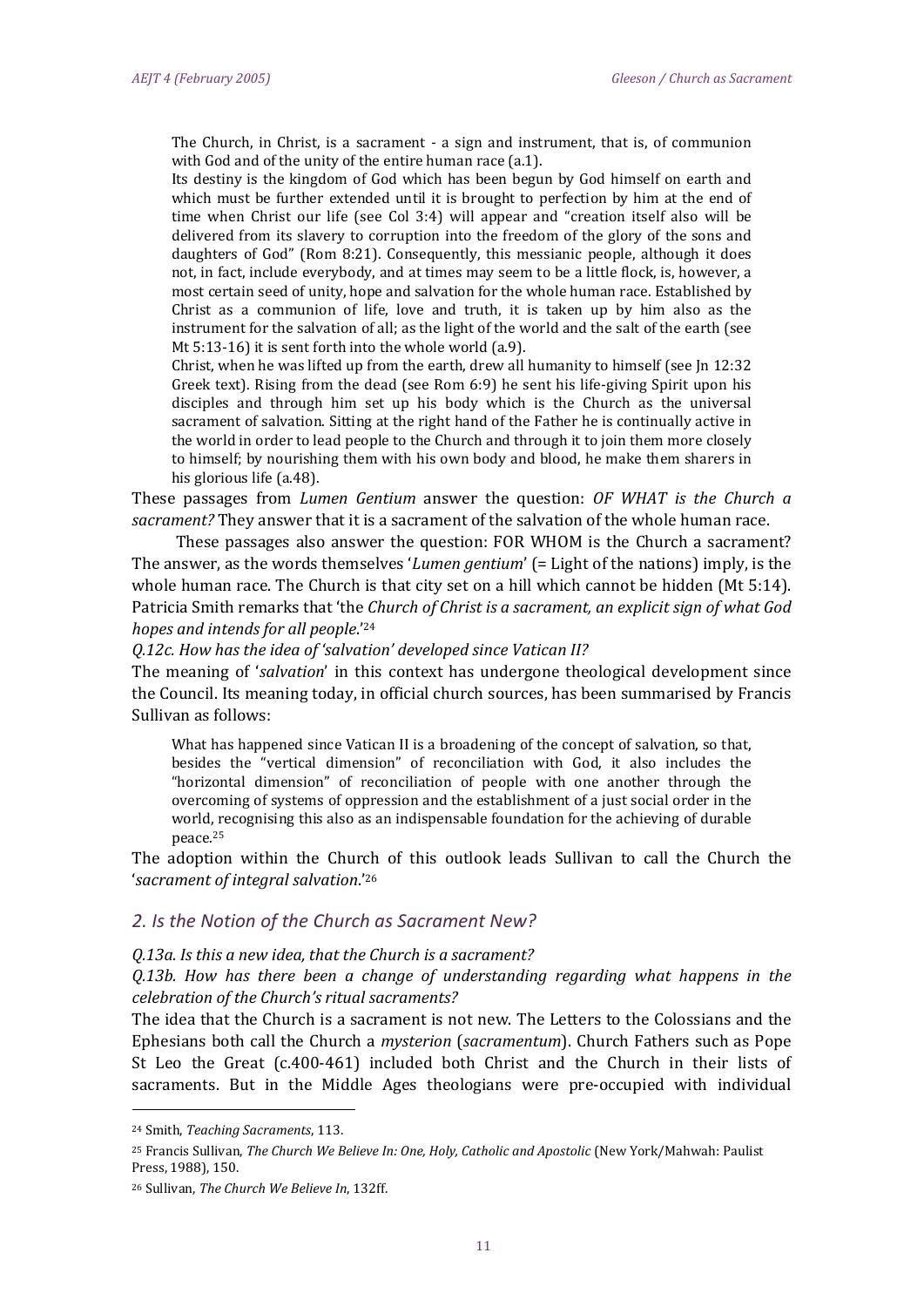sacraments of the Church rather than with the larger picture. And what they said about particular sacraments was interpreted in terms of what those church rituals did to individuals rather than in terms of the involvement of the whole worshipping community. Sacraments were described in terms of the flow of grace from God to an individual '*recipient*' through the one who '*administered*' them, rather than as a loving and shared encounter with Christ living and acting in his community.

In the years leading up to Vatican II, however, stress on a one-to-one relationship with God came to be modified by an increasing emphasis on the need for community in the experience of grace and salvation. It began to be appreciated that for their faith to flourish, Christians need to belong to communities of faith, and also that faith itself is following Christ in the company of fellow-disciples. The truth was also re-discovered that all present celebrate the sacraments, and that the action of Christ takes place through the entire group of assembled worshippers, and not simply through the one designated as '*the celebrant*.'

Of course, all this is fairly new to contemporary Christians. We've only just begun to think of ourselves as Christian communities doing sacraments rather than simply having sacraments done to us, receiving sacraments. And in the ways we actually celebrate sacraments, we've only just begun to consciously celebrate them as the Spirit-filled Body of the risen Christ, joined together in praise and petition to God the Father - all celebrating, all giving, and all receiving. In worship as in the whole of the Christian life we have a long way to go to realize the vision that the Church is the sacrament of Christ and that Christ is the sacrament of the Father.

## D. CONCLUSION

#### *Q.14a. Sum up succinctly how the Church is the sacrament of Christ in the world?*

In summary, to state that the Church is a sacrament is to make two claims: - First, that it is a visible communion of men, women and children with the triune God and with one another. Second, that this communion is active in the world as the visible presence of the invisible Christ, and through him and with him, the visible presence of the invisible God, who is always gracious and loving.

The Church is the sacrament of Christ, i.e. the living symbol that he is still actively present in the world through his '*alter ego*,' the Holy Spirit, as a kind of second self. Christ is embodied in the Spirit-filled community of his disciples,<sup>27</sup> for '*the presence of the risen Lord in the Church is the presence of the Holy Spirit*.'<sup>28</sup>

*Q.14b. Name some implications of this truth for the life and mission of the Church today.*

The Church, then, as sacrament, is an experience of a Christian community alive, at work, and involved, an experience of a community working for the full coming of the kingdom of God, a mission which will only be complete at Christ's Second Coming. In the meantime, '*the Church is continually called to become a better sign of Christ than it has been*,'<sup>29</sup> is called to on-going conversion to the vision, teachings and example of Jesus Christ, its Lord.

It follows that the members of the Church are called to live in Christ-like ways, both in the Church and in the world. *Lumen Gentium* stresses that '*it is the special vocation of the laity to seek the kingdom of God by engaging in temporal affairs and directing them*

.<br>-

<sup>27</sup> Dulles, *A Church to Believe In*, 46.

<sup>28</sup> Boff, *Church, Charism and Power*, 149. He observes: 'The risen Lord lives in the form of the Spirit' (148).

<sup>29</sup> Dulles, *Models of the Church*, 68.